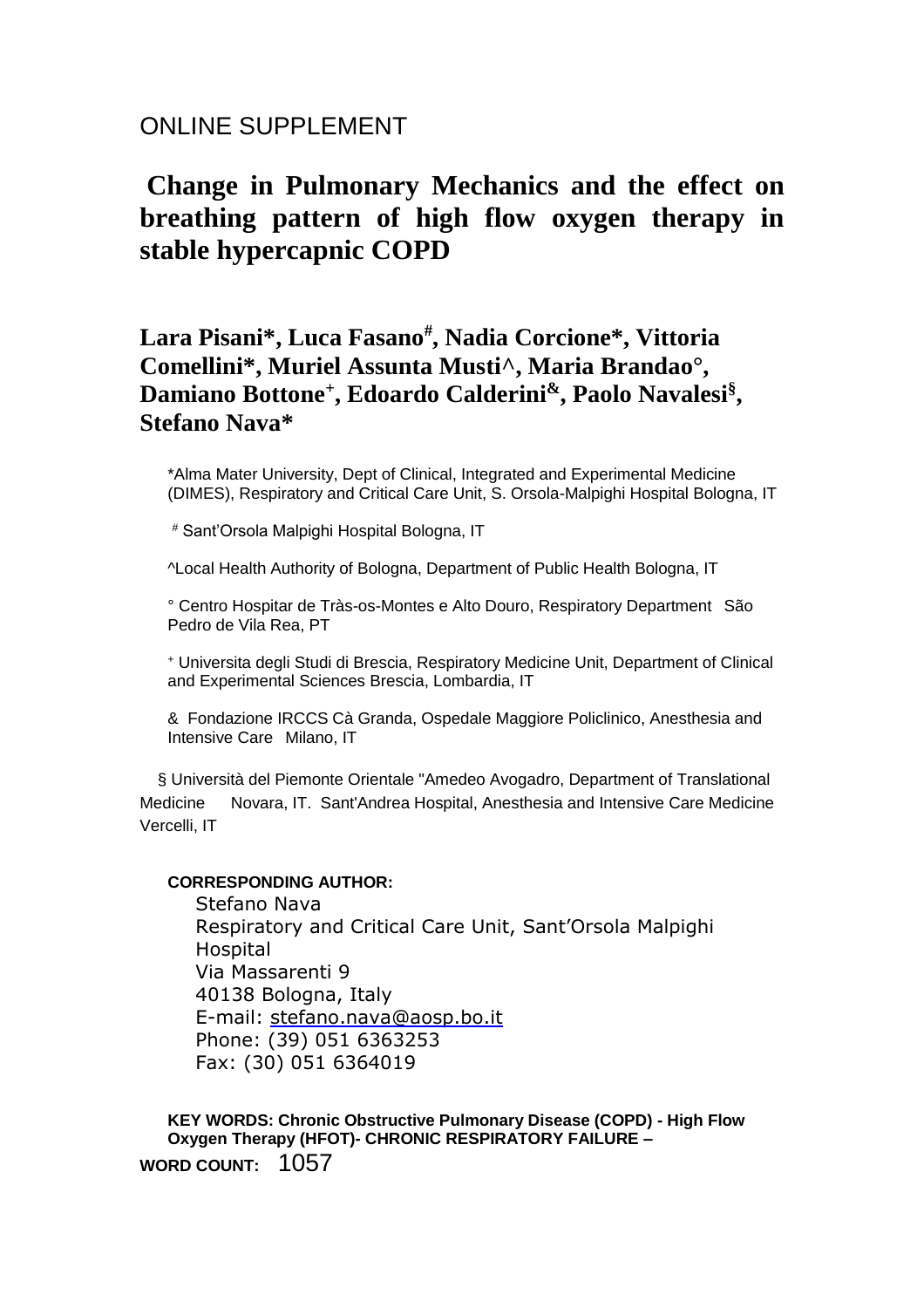# **MATERIAL and METHODS**

#### **Patients**

Fourteen consecutive COPD patients with stable chronic hypercapnic respiratory failure (CHRF), referring to our outpatient clinic for periodical controls, were enrolled in the study. Patients' characteristics are shown in table R1. The study was approved by the Sant'Orsola Malpighi Hospital. Written informed consent was obtained before enrolment. The study is registered with ClinicalTrials.gov, number NCT02363920. Clinical stability was defined as lack of 1) exacerbations in the previous three months, and 2) changes in the medications, as assessed from electronic records. Enrolment criteria were pH>7.35<7.45 and a PaCO2>45 mmHg with PaO2/FiO2> 200. Patients with cancer, neuromuscular disease or chronic heart failure were excluded.

#### Protocol

The patients were studied in a semi-recumbent position. They were asked to breathe for a few minutes through a standard nasal cannula (baseline). Data were recorded during five 30-minute trials applied according to a predetermined computer-generated random sequence. After each trial standard oxygen therapy through a nasal cannula was reinstituted for 10 min (baseline). In all of the trials the oxygen was administered to maintain SaO2 between 91% and 94%, keeping the FiO2 constant for the NIV and HFOT trials.

#### Non-invasive ventilation

Non-invasive ventilation (NIV) was administered using ventilators equipped with a dedicated NIV software (Vivo 50 Breas, Molnlycke, Sweden) or V60 (Respironics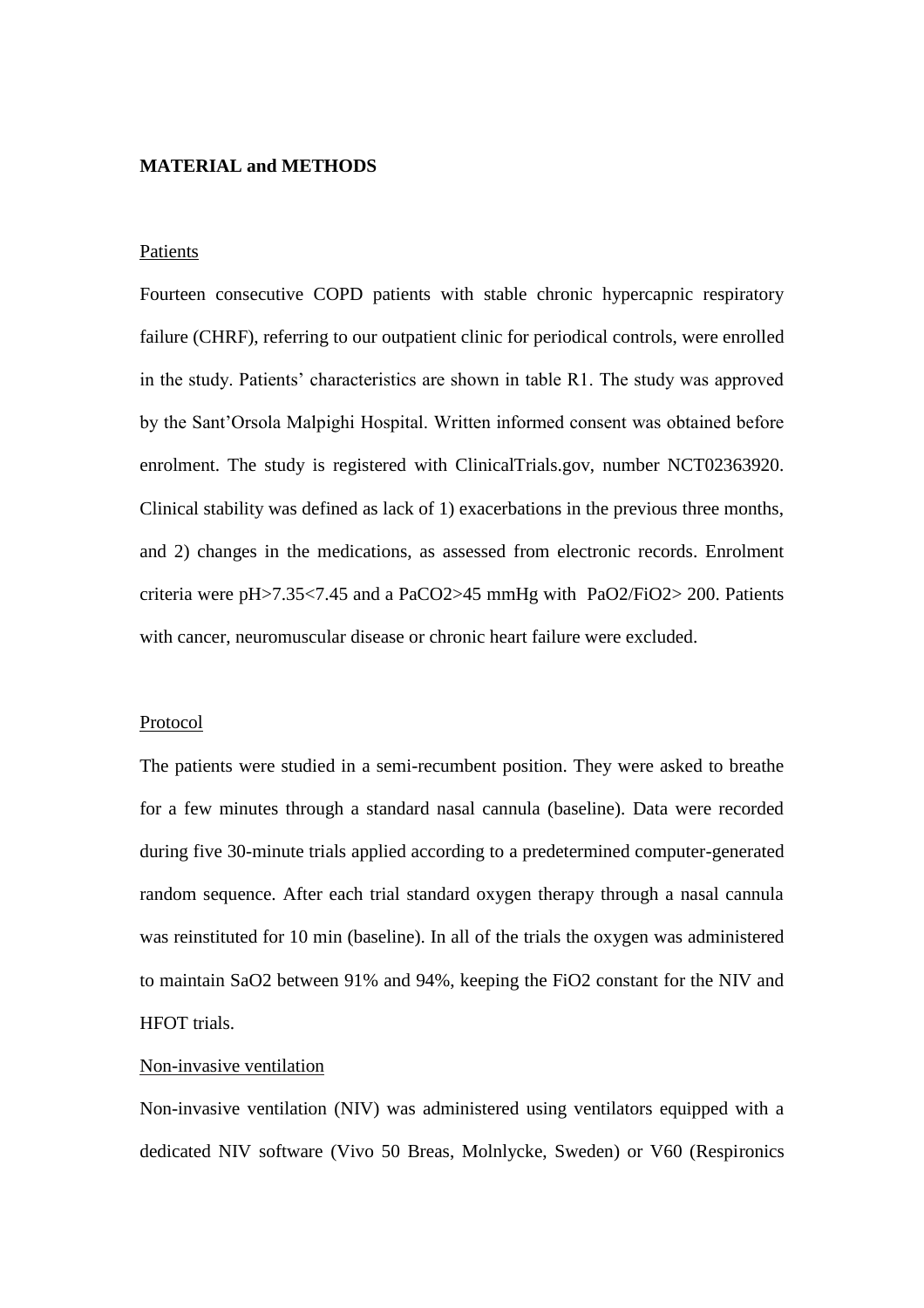V60 ventilator, Philips), through a full-face mask (PerforMax Face Mask, Philips Respironics). Great care was taken to avoid any possible air leaks. Correct positioning of the mask was reassessed at the beginning of each trial. The expiratory pressure (EPAP) was set by default to 4 cmH20 (the minimum allowed by the ventilators), while the peak inspiratory pressure (IPAP) was set according to the patient's tolerance and to avoid tidal volumes (VTs) >7 ml/Kg.

### High Flow Oxygen Therapy (HFOT)

HFOT was delivered at two flow rates, 20 and 30 L/min. At each flow rate we performed two separate trials, asking the patients to breathe with their mouth open or closed. For this purpose, the patient was requested and instructed to breathe through both the nose and mouth in one trial and with the nose only in the other trial. The presence or absence of flow at the mouth was assessed using a pneumotachograph connected to a mouthpiece. The two flow rates used for the investigation had been previously defined by assessing patient comfort during HFOT, on a flow range between 10 and 50 L/min, using a visual analog scale, in eight different COPD patients with CHRF. It is worth mentioning that six patients scored the highest comfort at 30 L/min, which was then selected as the highest flow rate for the study. HFOT was delivered using an AIRVO through an Optiflow nasal interface (Fisher &

Paykel Healthcare, Auckland, New Zealand). With this system, the gas mixture is routed through a circuit to be delivered to the patient via short, large bore nasal prongs at 37°C with 100% relative humidity.

#### Measurements

Esophageal (Pes) and gastric (Pga) pressures were measured using separate balloon-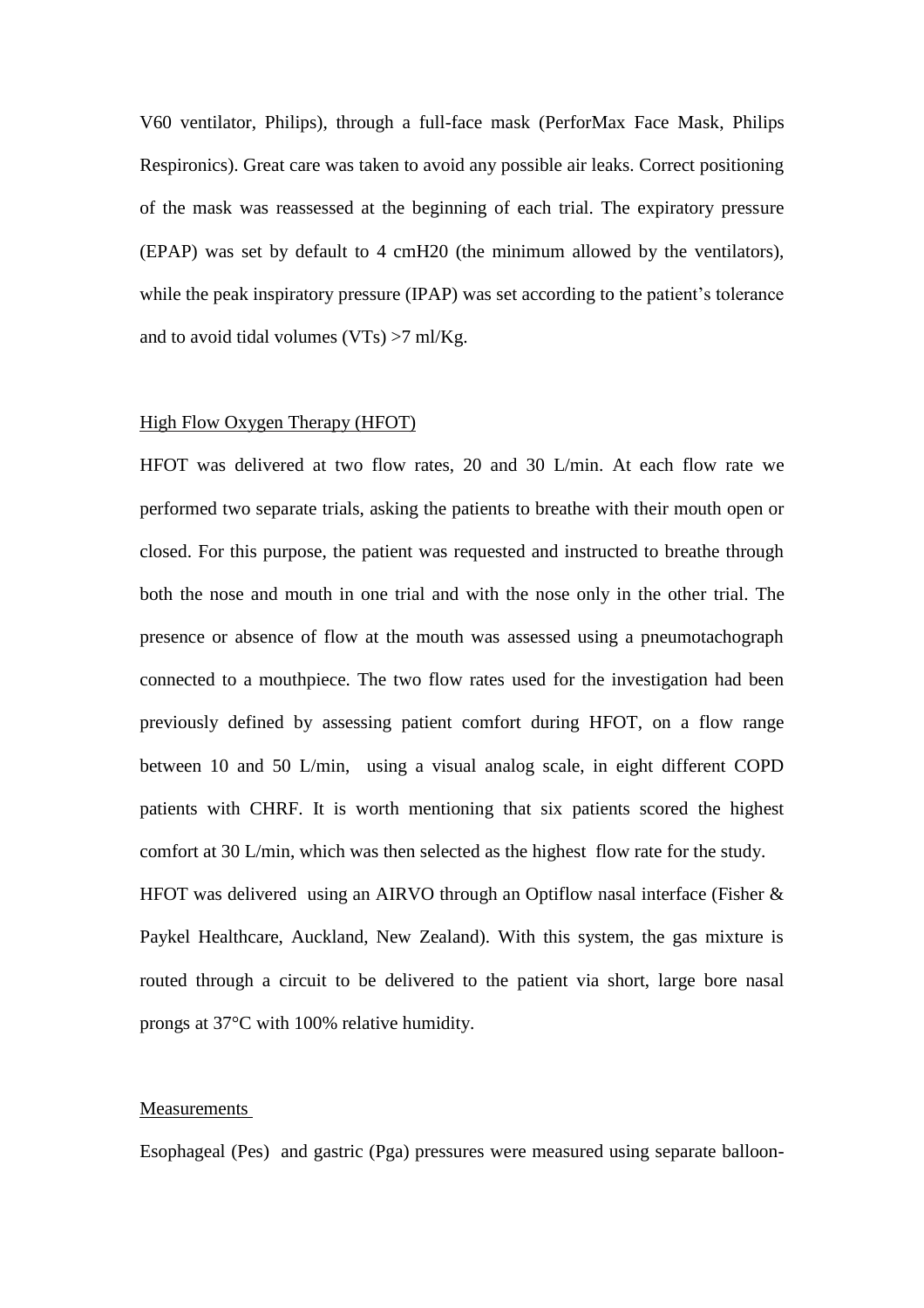tipped catheters (Microtek, Medical B.V., Zutphen, Netherlands) positioned in the mid-esophagus and in the stomach respectively and connected to two differential pressure transducers (Micro Switch, Honeywell, USA). Esophageal and gastric balloons were filled with 0.5 and 1 ml of air, respectively [E1]. Correct positioning of the catheters was evaluated as previously described [E2]. Transdiaphragmatic (Pdi) pressure was obtained by subtracting Pes from Pga. The inspiratory efforts generated by the diaphragm was assessed by the inspiratory swing in Pdi , i.e., baseline to peak. The Pdi-time product was calculated as the integral of inspiratory Pdi over one minute, as already described[E3].

Flow was measured using a pneumotachograph (Hans Rudolph, Model 3700; Shawnee, KS, USA) connected to a mouthpiece during the baseline and HFOT trials with a closed mouth, and at the airways opening, between the mask, and the Y-piece during trials with an open mouth. Tidal volume (VT) was obtained by the integration of the flow in the NHF trials with the mouth open. Flow and VT were obviously not determined in the two HFOT sessions with open mouth. The patient's own inspiratory time (TI,p) and expiratory time (TE,P) were obtained from the Pdi tracing. TI,p was determined as the time lag between the onset of the positive Pdi swing above baseline (i.e., start of inspiratory effort) and the point where Pdi started to fall toward baseline. While TE,p was determined as the time distance between this latter point and the onset of the following inspiration[E4]. The patient's respiratory rate (RRp) was also determined from the Pdi tracing[E4].

PEEPi (PEEPi,dyn) was obtained from the Pdi signal, as the value of Pes at the point of zero flow, only in the trials where flow was measured [E5].

Patient comfort was assessed during each trial using a visual analogue scale from 0 to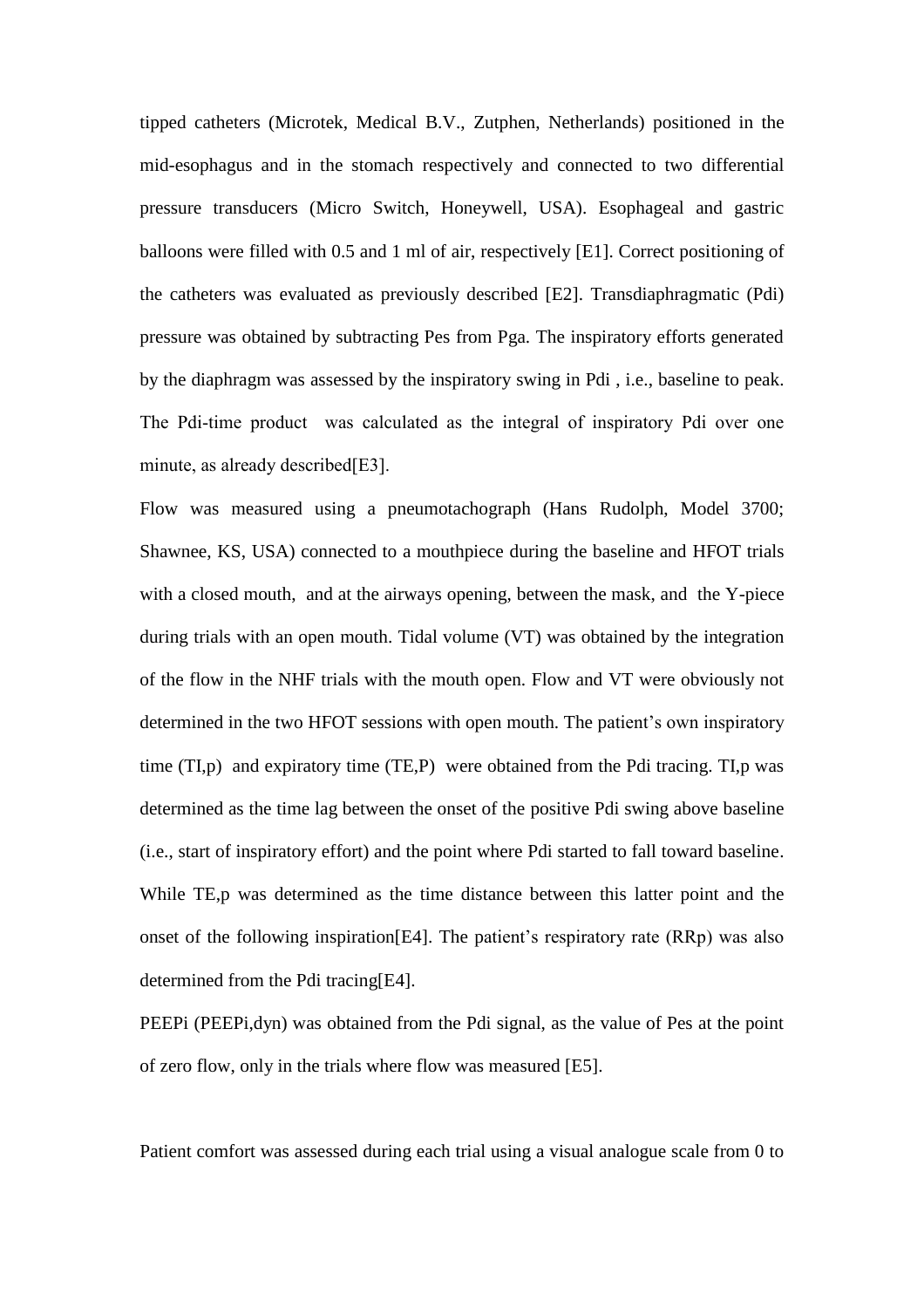10, where the former is the worst comfort and the latter the best. At the end of each run, just before ABG assessment, the patient was asked to score her/his comfort on the scale. [E6].

#### **Statistical Analysis**

The results are expressed as mean  $\pm$  standard deviation (SD). Differences between the different trials were determined using the Friedman test. The difference between the two HFOT trials with the mouth open and closed interfaces was assessed using the Wilcoxon signed-rank test. P values < 0.05 were considered statistically significant. Comparison between groups, were adjusted for multiplicity in post-hoc analysis using the Bonferroni's test. All of the analyses were performed using statistical package Stata Intecooled for Windows, version 12.0 (STATA, College Station,TX).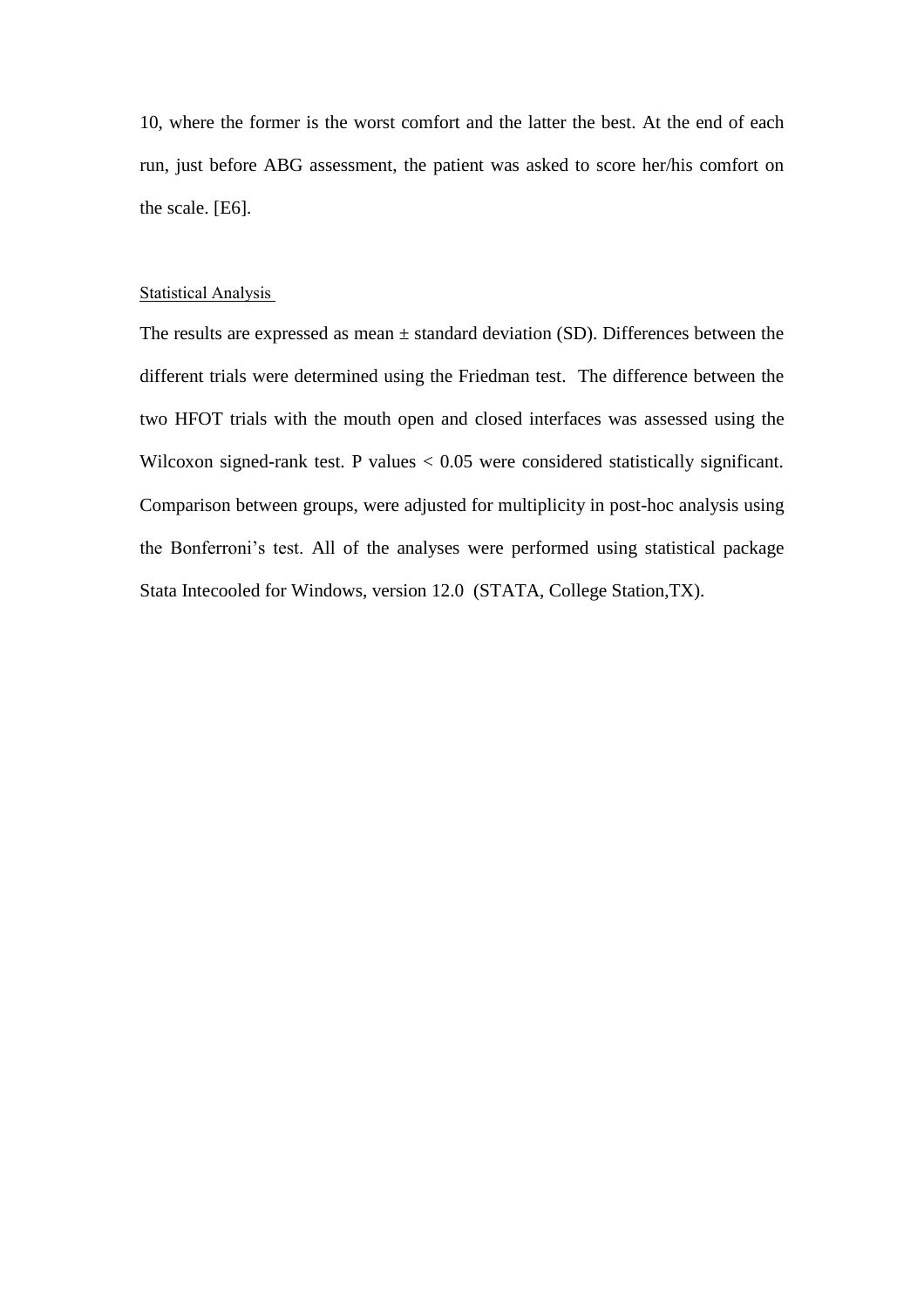# REFERENCES

E1. Tobin MJ. Monitoring respiratory mechanics in spontaneously breathing patients. In: Tobin MJ, ed. Principles and Practice of Intensive Care Monitoring. Columbus, McGraw-Hill, 1998; pp. 621–628.

E2. Baydur A, Behrakis PK, Zin WA et al. A simple method for assessing the validity of the esophageal balloon technique. *Am Rev Respir Dis*.1982;126:788-91.

E3. Sassoon CS, Light RW, Lodia R, et al. Pressure-time product during continuous positive airway pressure, pressure support ventilation, and T-piece during weaning from mechanical ventilation. *Am Rev Respir Dis* 1991; 143:469-75.

E5. Appendini L, Purro A, Gudjonsdottir M et al. Partitioning of inspiratory muscle workload and pressure assistance in ventilator-dependent COPD patients. *Am J Respir Crit Care Med* 1996;154:1301-9

E6. Navalesi P, Fanfulla F, Frigerio P et al. Physiologic evaluation of noninvasive mechanical ventilation delivered with three types of mask in patients with chronic hypercapnic respiratory failure. *Crit Care Med* 2000; 28:1785–1790.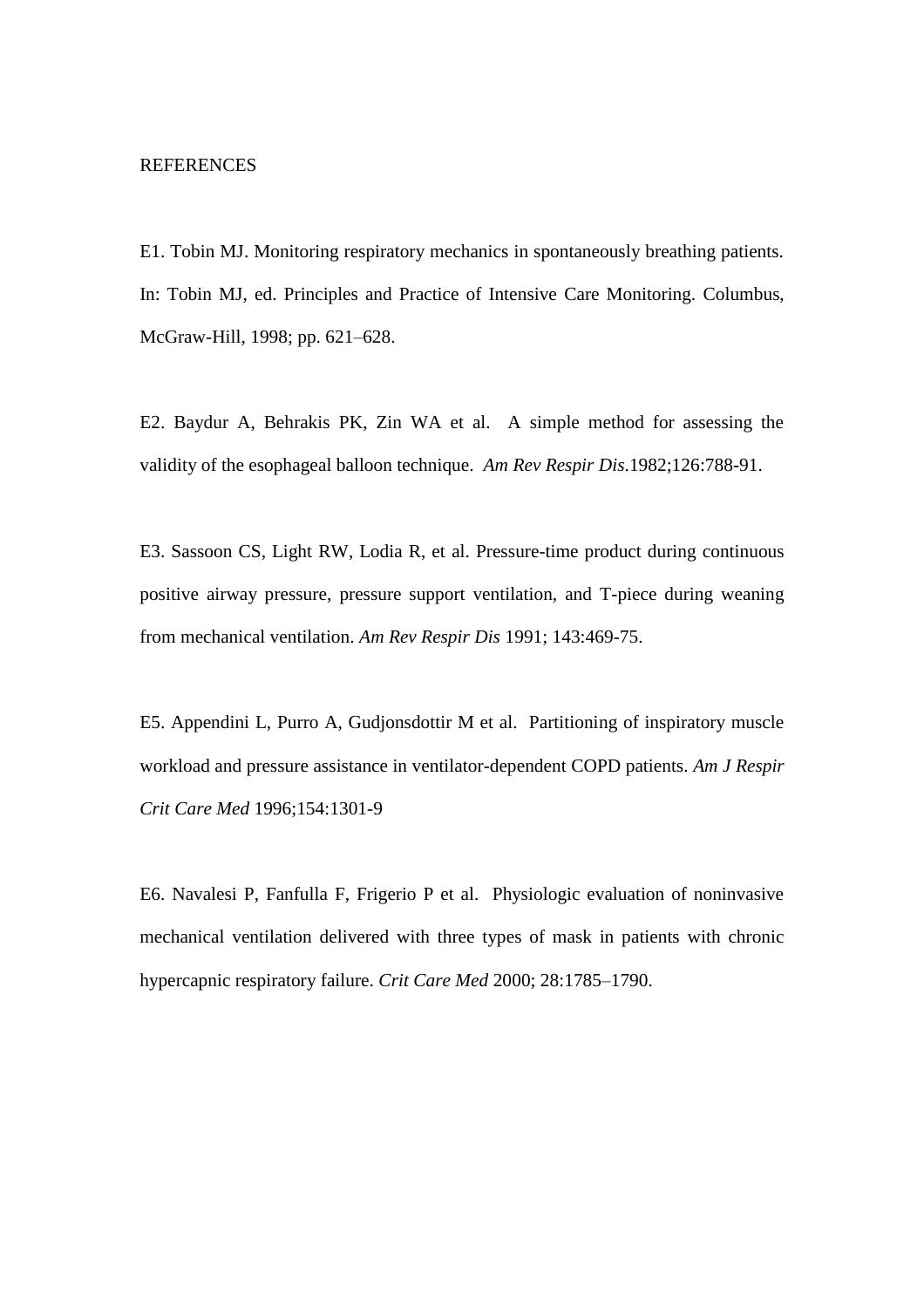# **Table. 1R Baseline characteristics of the patients**

|                                | $n=14$            |
|--------------------------------|-------------------|
| Age, yrs                       | $73.5 \pm 5.2$    |
| Sex (M/F)                      | 9/6               |
| Body Mass Index (BMI)          | $26.65 + 4.8$     |
| $FEV1$ (% pred)                | $44.29 \pm 13.59$ |
| LTOT duration (months)         | $37.3 \pm 12.$    |
| Previous "acute" NIV (n/total) | 5/14              |
| Actual Smokers (n/total)       | 6/14              |
| Ex-Smokers (n/total)           | 8/14              |
| Charlson Index                 | $2 - 11$          |
| Secretions                     | $2 \pm 1.1$ (30)  |
|                                | $0 - 3$           |

Data are presented as mean  $\pm$  SD, minimum and maximum value NIV=Non-invasive ventilation, FEV1= Forced expiratory volume in the 1st second, LTOT=Long Term Oxygen Therap